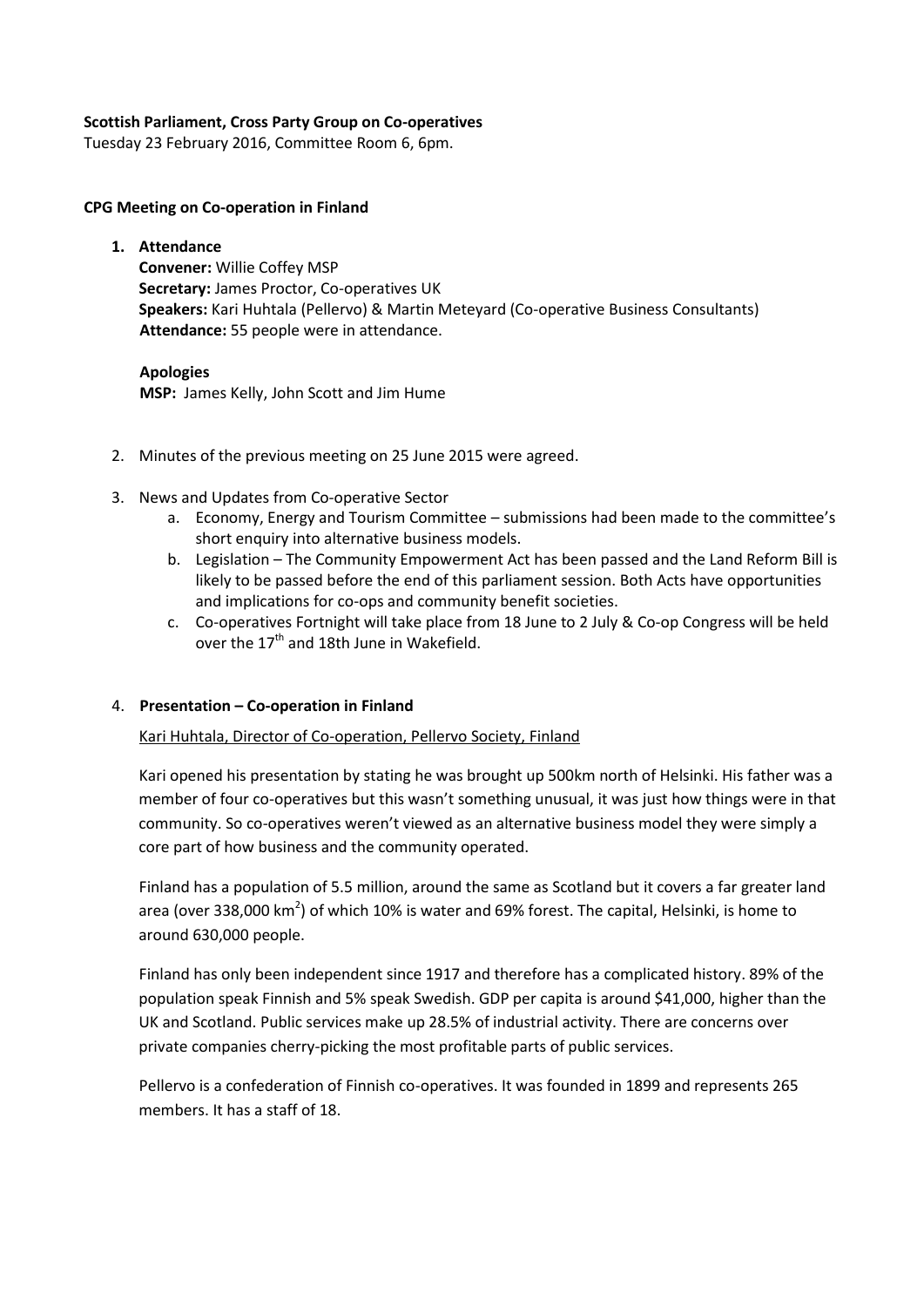Historically co-operation has been linked to the struggle for independence. Finland was an autonomous country within the Russian empire with its own language, laws, currency and administration but people saw that for Finland to be independent the people had to be united.

In 1900 90% of the population were bound to agriculture and poverty was extensive. Feudalism and serfdom didn't exist but tenant farmers were at a disadvantage to other landowners.

Hannes Gebhard, the 'father of Finnish co-operation' believed, "farmers' co-operation is the rock upon which the major social improvements, and perhaps future nationhood and independence, is possible to build on." Pellervo was established to promote free co-operation in different agricultural sectors and to spread the co-operative idea in general.

Since the 1980's there has been rapid economic and social change with a move to a more open market economy and increased globalisation. There was a deep economic depression in the 1990s and exports to the old Soviet union collapsed. Finland joined the EU in 1995 and the opening of agricultural markets were both an opportunity and a threat to the Finnish way of doing things.

The position of Finnish co-ops has been helped by clear and distinct Co-operatives Acts dating from early 1900s to the present day. The latest version was enacted in 2014. These have been crucial to creating secure foundations on which to develop co-operatives.

Kari took a moment here to outline that co-ops must retain a balance between being a firm and a society. In other words there must be equal emphasis on the business and the members' involvement. The Finnish Co-op Acts helped define this but the balance is the responsibility of the managers and the members of the co-op.

Finnish co-operation has always been pragmatic. In a sparsely populated country it's necessary for people to come together to provide the services they want. Co-ops are all about servicing that need and therefore co-ops are still a modern way to do business.

Government hasn't conferred special status on co-ops but they have supported them by ensuring that things like taxation and general business support don't put co-ops at a disadvantage.

Finland's population is still spread throughout all parts of the country and co-operatives are vital to allowing this thin spread of population whilst retaining the ability to live with modern services that people expect.

Kari went on to outline the size and scale of the Finnish co-operative sector. There are 4,626 co-ops [*Scotland has 567 identified co-ops*] of which 219 are co-operative banks. Many of the co-operatives in the agricultural sector have upwards of 40% market share. Individually 26% of the population are members of three or more co-ops and 84% of Finns are members of a least one co-op.

Kari focussed on three examples

- Metsa Group, a forestry co-op which has 120,000 members, turnover of 5Bn Euros and is one of Europe's largest produce co-operatives.
- Valio Group, a co-op of 8,000 milk producers with 8 regional dairy co-ops. Turnover is over 2Bn Euros, a third of which comes from outside Finland. It has subsidiaries in five countries.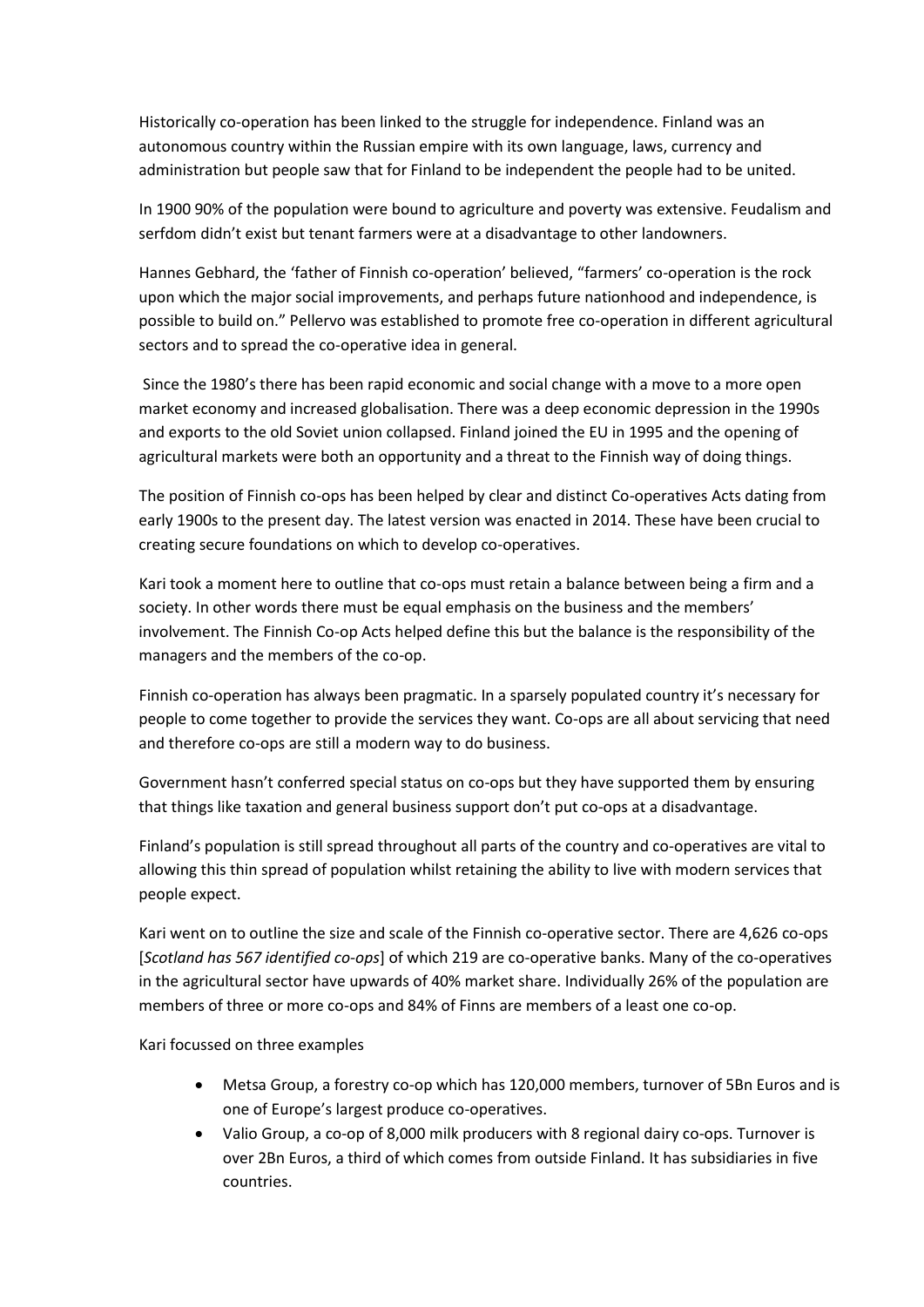Meat co-ops – Atria Plc is listed in the stock exchange but controlled by three northern co-ops. It has a turnover of 1.4Bn Euros. HK Scan Plc is controlled by one southern co-op and has a turnover of 1.9Bn Euros. The meat market has internationalised and it can be hard to grow co-ops internationally.

Some of these co-ops use a hybrid model and list on the stock market. This has allowed them access to new capital to fund their expansion and become European players. The control however remains with the co-operative.

Co-operative banks and insurance are strong in Finland and have generally done well despite the international financial crisis since 2008. There are two competing co-op bank groups who have around 1.5 million accounts and 40% of the deposit market. S Bank Ltd, which is owned and operated by consumer co-ops has 2.8% of Finnish deposit accounts. Mutual insurance companies are also strong in Finland.

Consumer co-op S-Group is owned by 20 independent, regional co-operatives. Its market share in daily goods is 44% and has the biggest hotel and restaurant ownership in Finland.

Consumer co-ops have maintained their values and member ownership while consolidating their regional power. They have maintained their independence while using common branding and demonstrated that they are an efficient way to provide service.

Kari then went on to describe the 'New Wave' co-ops that were part of the response to economic depression in the 90's. Unemployment was in excess of 17% so Pellervo created a common project with the Ministry of Labour to increase co-operative entrepreneurship. The programme was a success with hundreds of new co-ops staring in sectors as diverse as energy, creative industries, travel and the service sector.

There has also been a focus on ensuring that students are aware of the co-operative model when thinking about their future career. This is used as a tool for training in entrepreneurship with students forming and running their own co-op. The model has been exported to several other colleges and universities throughout Europe.

Kari came to a close by explaining that the Pellervo Society represents the co-op sector by lobbying for co-ops, developing training programmes and producing publications to help increase the skills of those involved in co-ops and providing development support and advice for the co-op sector.

In summary, Kari then went through the lessons that they had learned in Finland.

- Some co-ops had found a competitive advantage and had thrived through difficult times whereas others had not adapted and went out of business.
- Failures happened for a number of reasons:
	- $\circ$  Some co-ops had no hunger to develop and failed to survive the economic downturn
	- o Some were too 'top-driven' by management and pursued the wrong interests with no input from members to provide a balance.
	- o Some had a weak financial position and weak governance meant this wasn't addressed.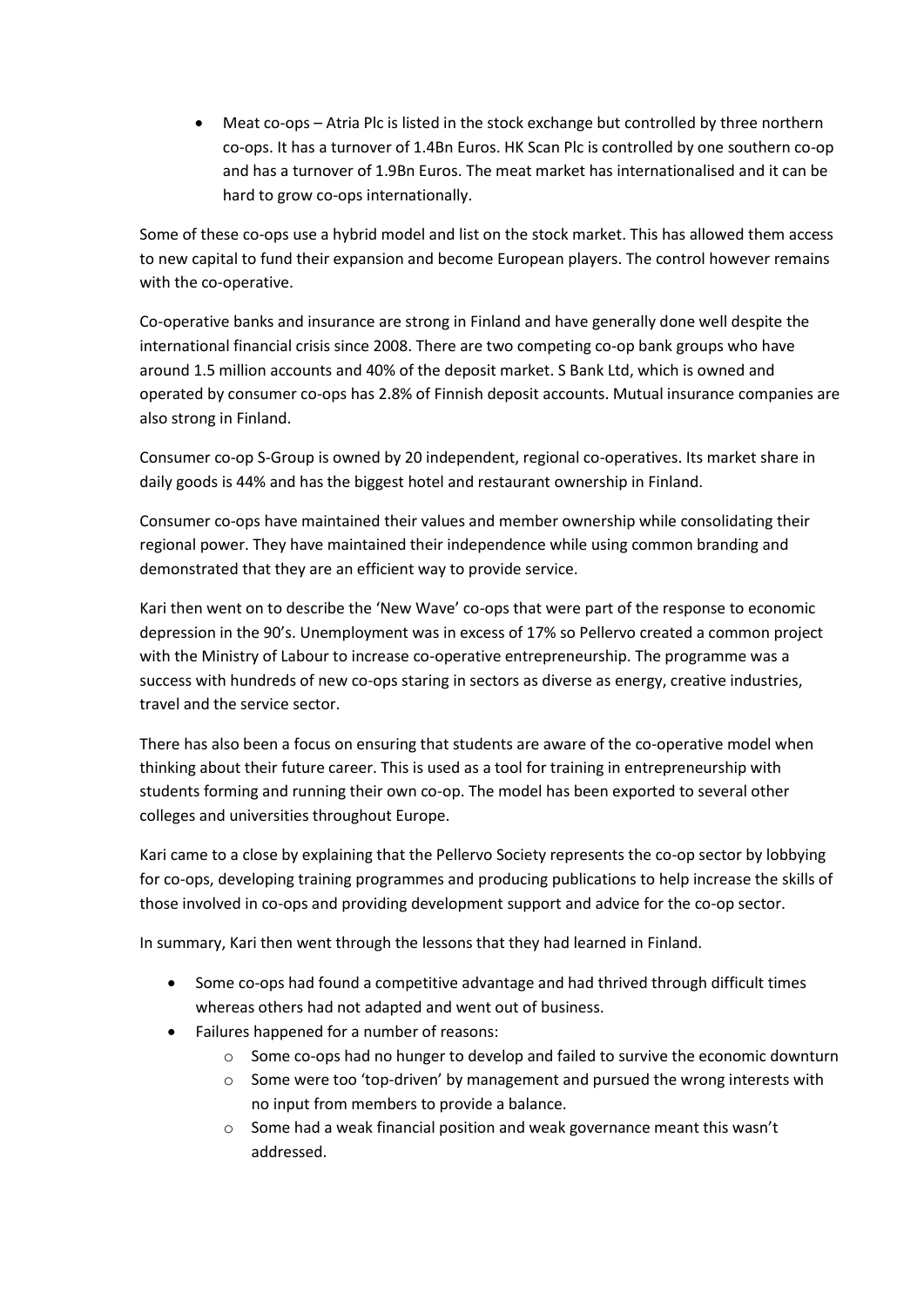- In the 1990's co-ops abandoned unnecessary interests and concentrated on being good coops.
- Finnish co-ops continue to grow and internationise but are wary of adopting instruments of 'hard capitalism'.
- Domestic co-op ownership makes a difference they want to invest in Finland and take decisions that multi-national companies may shy away from, ie investing in rural and low population areas of Finland.

Kari ended the presentation by saying that, "Co-ops provide the means for a new responsible entrepreneurship, new networks and sustainable public service solutions."

## Martin Meteyard, Co-operative Business Consultants

Martin explained that he was there to give a short version of the Scottish story of co-operatives and to provide a comparison to the Finnish experience.

Scottish co-ops could trace their history back to the Fenwick Weavers in 1759 and their development mirrored that of the development of modern industrial Scotland. Prior to WWII there were up to 300 local retail co-ops and they were very engaged with members and their communities. By and large members provided the finance for these co-ops.

Post WWII society changed and retails co-ops didn't always respond. Gradually local co-ops merged, often due to financial distress, and local engagement declined. In 1973 the Scottish Co-op Wholesale Society merged with other similar organisations to create the Co-operative Group.

Recently the Co-op Group ran into financial problems and although it is now re-establishing itself there were difficult decisions taken that have seen the Pharmacy and Farm businesses sold off along with a reduced ownership stake in the Co-operative Bank.

Beyond retail there has been great Scottish success in the Credit Union movement, which are essentially financial co-operatives. Worker co-ops continue to provide strong employment and a successful business model. Co-ops in agriculture, football and housing continue to flourish and there is a growing interest from young people in starting co-op enterprises.

Additionally Glasgow and City of Edinburgh Councils have embraced the need for a more cooperative way of working and are part of the UK-wide Co-operative Council Innovation Network.

Martin finished on education noting that, despite the work of the Co-operative Education Trust Scotland, there were few students through secondary and further education who were exposed to co-operative ideas and models. This would inevitably work against the expansion of co-ops if it remains the same.

The Convener, Willie Coffey MSP, thanked Kari and Martin for their contributions and introduced Lesley Riddoch from Nordic Horizons to say a few words.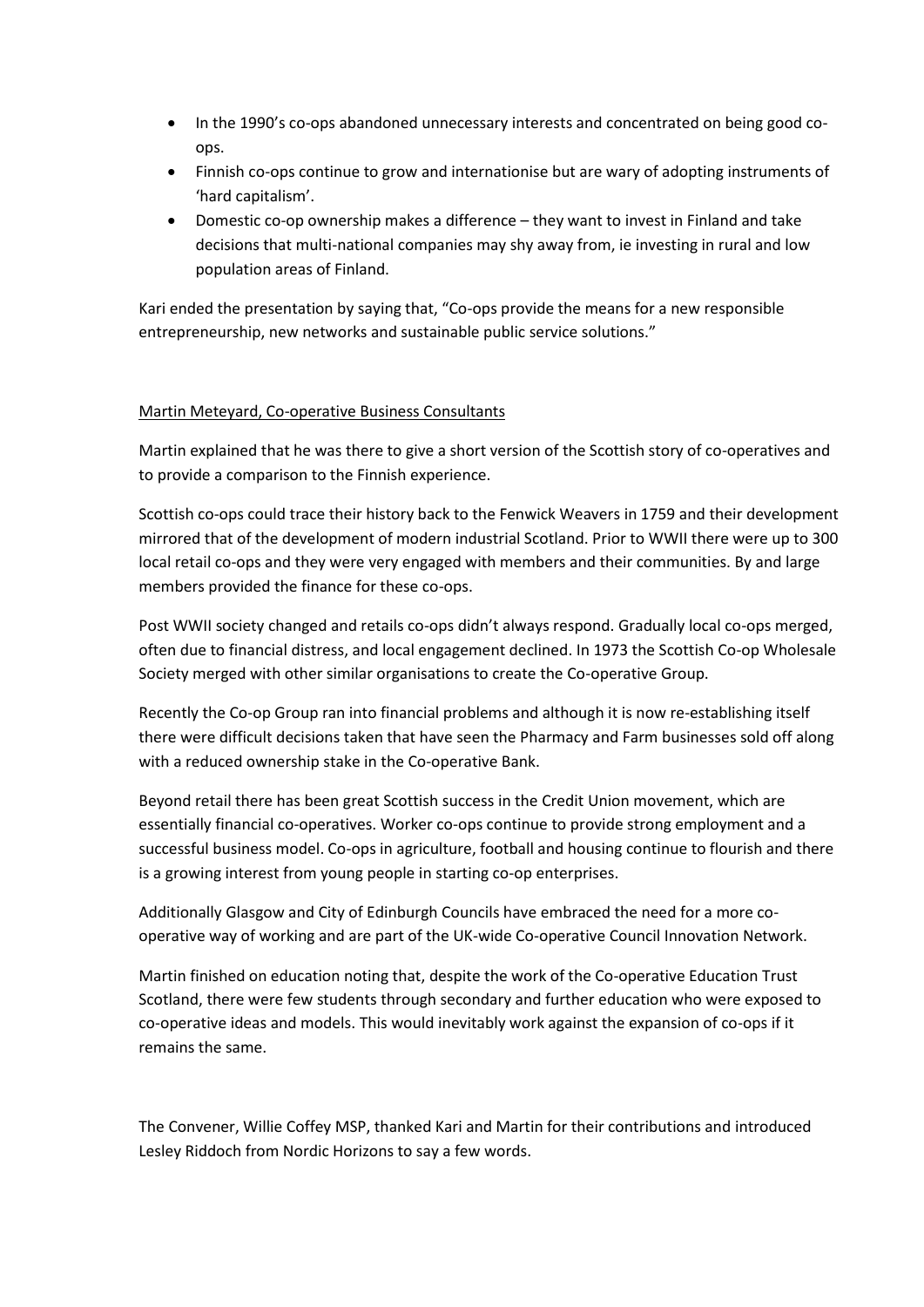Lesley spoke of her time living in a housing co-operative and how it didn't seem unusual at the time but given how few housing co-ops exist was actually something special. Lesley then discussed her cycling trip round the Aland Islands in Finland and remarked on how everything seemed to be owned and operated by a co-op.

Finally Lesley discussed how a colleague had discussed forestry co-operatives and how they allowed control of land to be retained by individuals within what was now a global market.

With that the Convener invited a few questions and comments from the audience.

### **Discussion**

Les Huckfield asked Kari whether Finnish co-operatives were still able to thrive given the perceived breakdown in the social democratic consensus in Finland.

Kari explained that the economy was a bigger issue for Finns and that he felt there was still support for co-operative enterprises as a response to global markets.

Lucinda Broadbent said she was heartened by the new wave co-operatives and wondered whether there was an optimum size for these.

Kari replied that these are a long-term project and they needed to be successful enterprises in order to be sustainable. There had been poor leadership in some co-ops during the 90s and this is why some had failed so lessons had to be learned. But it wasn't necessarily size that was the problem.

Martin Meteyard asked how S-Group had managed through the 90s and were still successful.

Kari viewed the success of S-Group was due to hiring a good CEO with a strong co-op vision for the business.

James Graham took the focus on to the agricultural sector and considered how the sector had changed to react to globalisation and fluctuations in global commodity prices in particular. This had created a tension between the global and the local markets. James asked how Finnish co-ops had dealt with this.

Kari agreed that there were similar market challenges in Finland and that it was difficult for some coops to internationalise. The growth in producer co-ops was helping this at the European level but coops needed to think about how to build a bridge with co-ops in other countries.